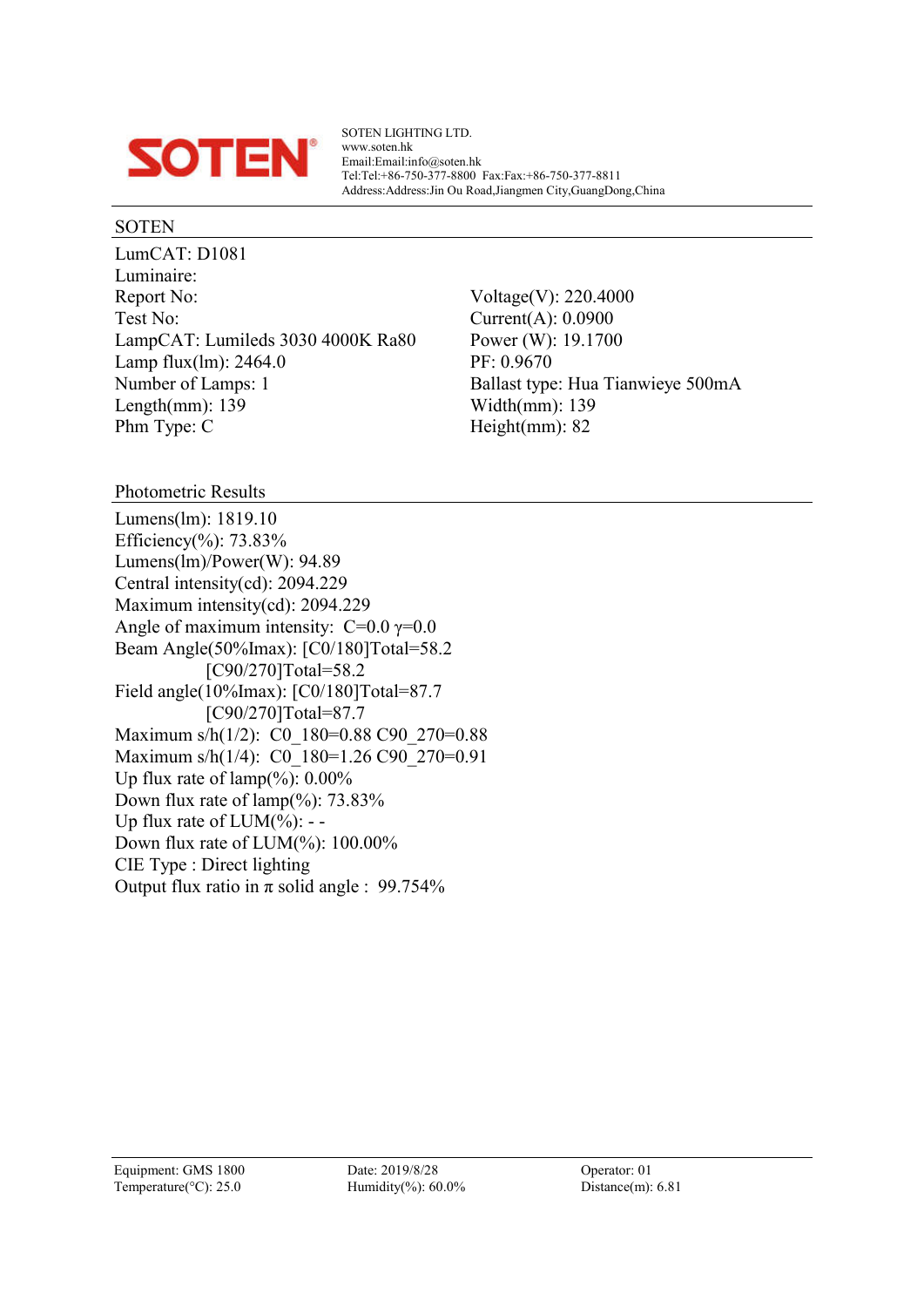## Zonal flux distribution table Page: 2 Total:15

| $\gamma$ <sup>(°)</sup> | Average $I(cd)$ | Zonal $F(lm)$ | Sum F(lm) | Eff Flux $(\% )$ | Eff Sum $(\% )$ |
|-------------------------|-----------------|---------------|-----------|------------------|-----------------|
| 0.0                     | 2094.229        | .000.         | .000      | .000%            | .000%           |
| 5.0                     | 2034.601        | 49.359        | 49.359    | 2.003%           | 2.003%          |
| 10.0                    | 1884.440        | 140.196       | 189.555   | 5.690%           | 7.693%          |
| 15.0                    | 1707.225        | 213.055       | 402.611   | 8.647%           | 16.340%         |
| 20.0                    | 1516.415        | 265.673       | 668.284   | 10.782%          | 27.122%         |
| 25.0                    | 1308.760        | 296.309       | 964.592   | 12.026%          | 39.147%         |
| 30.0                    | 988.298         | 290.695       | 1255.287  | 11.798%          | 50.945%         |
| 35.0                    | 694.333         | 247.779       | 1503.066  | 10.056%          | 61.001%         |
| 40.0                    | 359.858         | 175.884       | 1678.950  | 7.138%           | 68.139%         |
| 45.0                    | 163.804         | 96.960        | 1775.910  | 3.935%           | 72.074%         |
| 50.0                    | 9.466           | 35.012        | 1810.922  | 1.421%           | 73.495%         |
| 55.0                    | 2.645           | 2.633         | 1813.555  | .107%            | 73.602%         |
| 60.0                    | 1.995           | 1.073         | 1814.628  | .044%            | 73.646%         |
| 65.0                    | 1.578           | .869          | 1815.497  | .035%            | 73.681%         |
| 70.0                    | 1.439           | .764          | 1816.260  | .031%            | 73.712%         |
| 75.0                    | 1.346           | .728          | 1816.988  | .030%            | 73.741%         |
| 80.0                    | 1.299           | .708          | 1817.696  | .029%            | 73.770%         |
| 85.0                    | 1.299           | .706          | 1818.402  | .029%            | 73.799%         |
| 90.0                    | 1.253           | .699          | 1819.101  | .028%            | 73.827%         |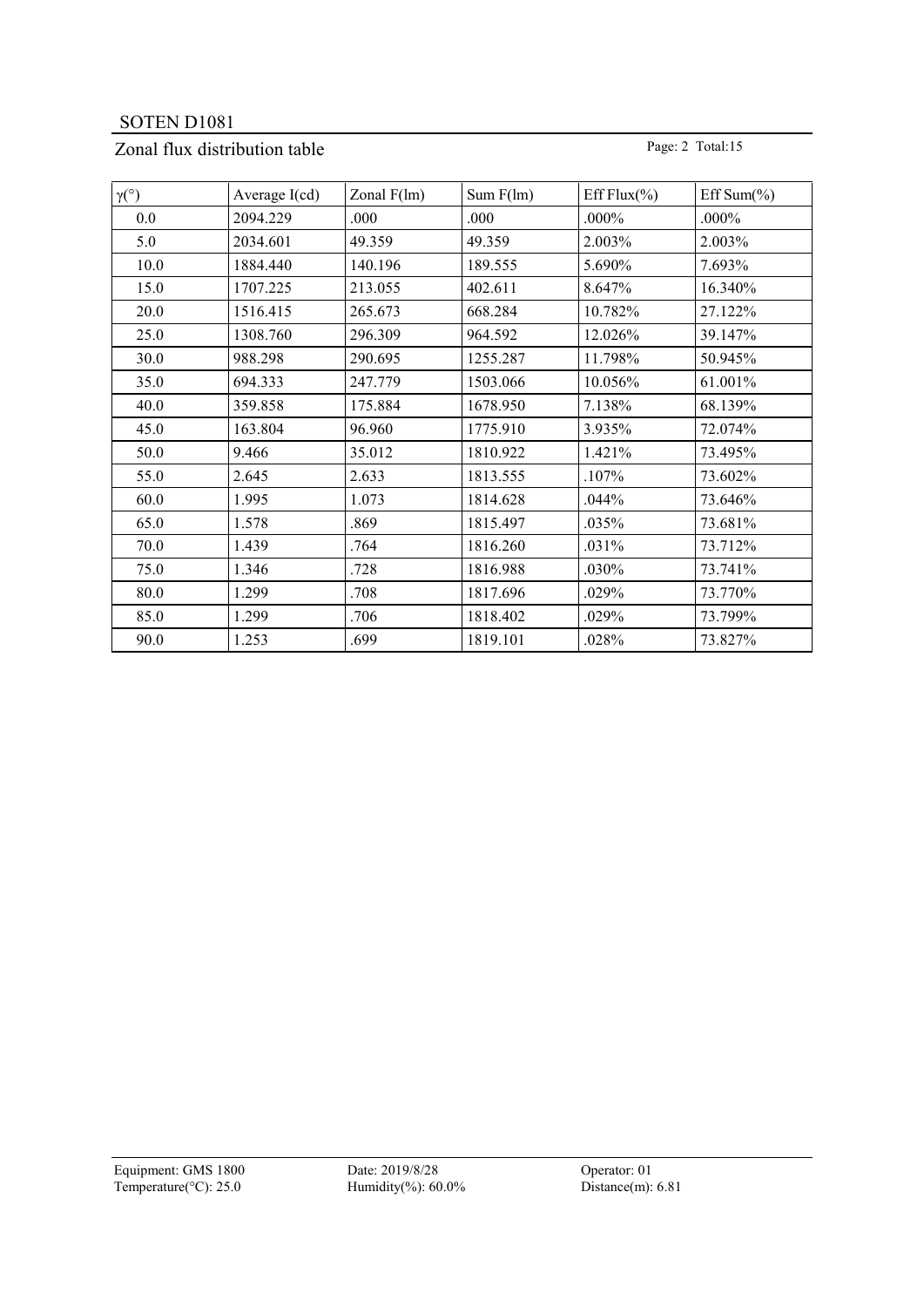## Zonal flux distribution table Page: 3 Total:15

|           |         | ZONAL LUMEN SUMMARY |          |
|-----------|---------|---------------------|----------|
| Zone      | Lumens  | $\%$ Lamp           | %Fixt    |
| 0-30      | 1255.29 | 50.95%              | 69.01%   |
| $0 - 40$  | 1678.95 | 68.14%              | 92.30%   |
| 0-60      | 1814.63 | 73.65%              | 99.75%   |
| $0-90$    | 1818.40 | 73.80%              | 99.96%   |
| 0-120     | 1818.40 | 73.80%              | 99.96%   |
| $0 - 180$ | 1819.10 | 73.83%              | 100.00%  |
| 60-90     | 4.85    | $0.20\%$            | 0.27%    |
| 90-120    | 0.00    | $0.00\%$            | $0.00\%$ |
| 90-130    | 0.00    | $0.00\%$            | $0.00\%$ |
| 90-150    | 0.00    | $0.00\%$            | $0.00\%$ |
| 90-180    | 0.00    | $0.00\%$            | $0.00\%$ |
| 0-34.04   | 1455.28 | 59.06%              | 80.00%   |
|           |         |                     |          |

#### ZONAL LUMEN SUMMARY

| $0 - 10$  | 189.56   |
|-----------|----------|
| $10 - 20$ | 478.73   |
| 20-30     | 587.00   |
| 30-40     | 423.66   |
| 40-50     | 131.97   |
| 50-60     | 3.71     |
| 60-70     | 1.63     |
| 70-80     | 144      |
| 80-90     | 0.71     |
| 90-100    | $0.00\,$ |
| 100-110   | 0.00     |
| 110-120   | 0.00     |
| 120-130   | 0.00     |
| 130-140   | $0.00\,$ |
| 140-150   | $0.00\,$ |
| 150-160   | 0.00     |
| 160-170   | $0.00\,$ |
| 170-180   | $0.00\,$ |
|           |          |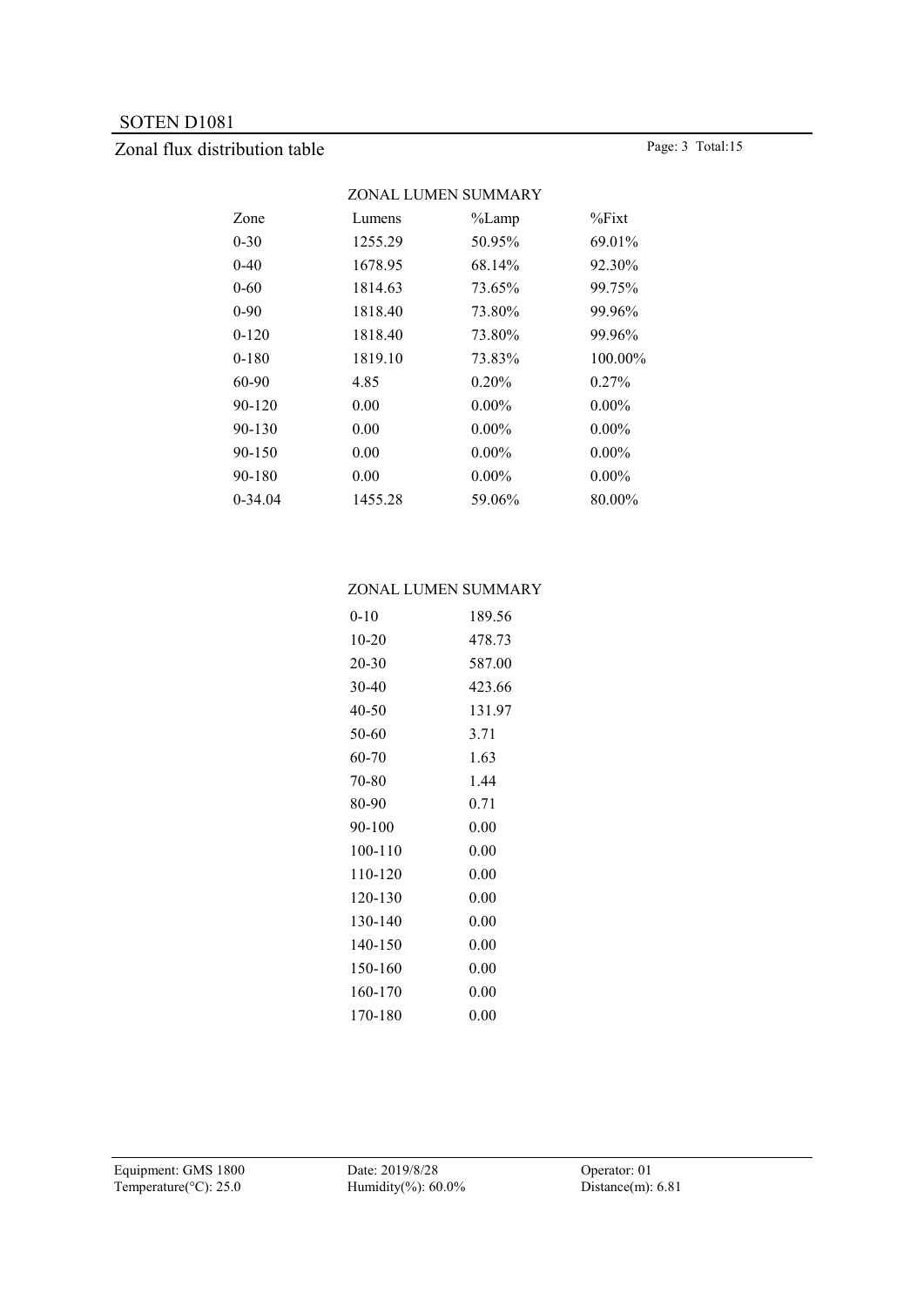Light Distribution Curve [Unit:cd] Page: 4 Total:15

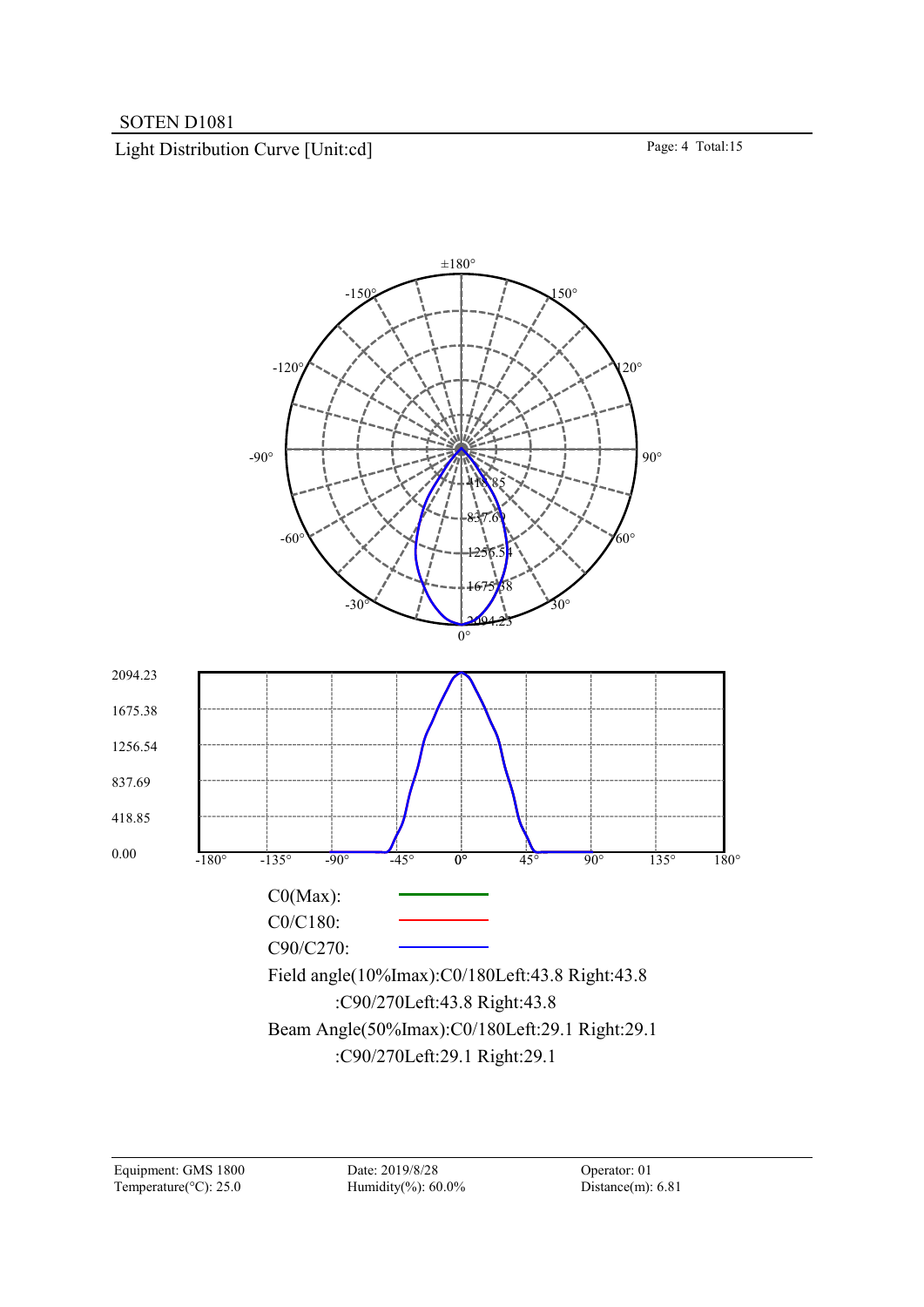Lux distance Curve Page: 5 Total:15



Max, Ave Beam angle of C0plane59.09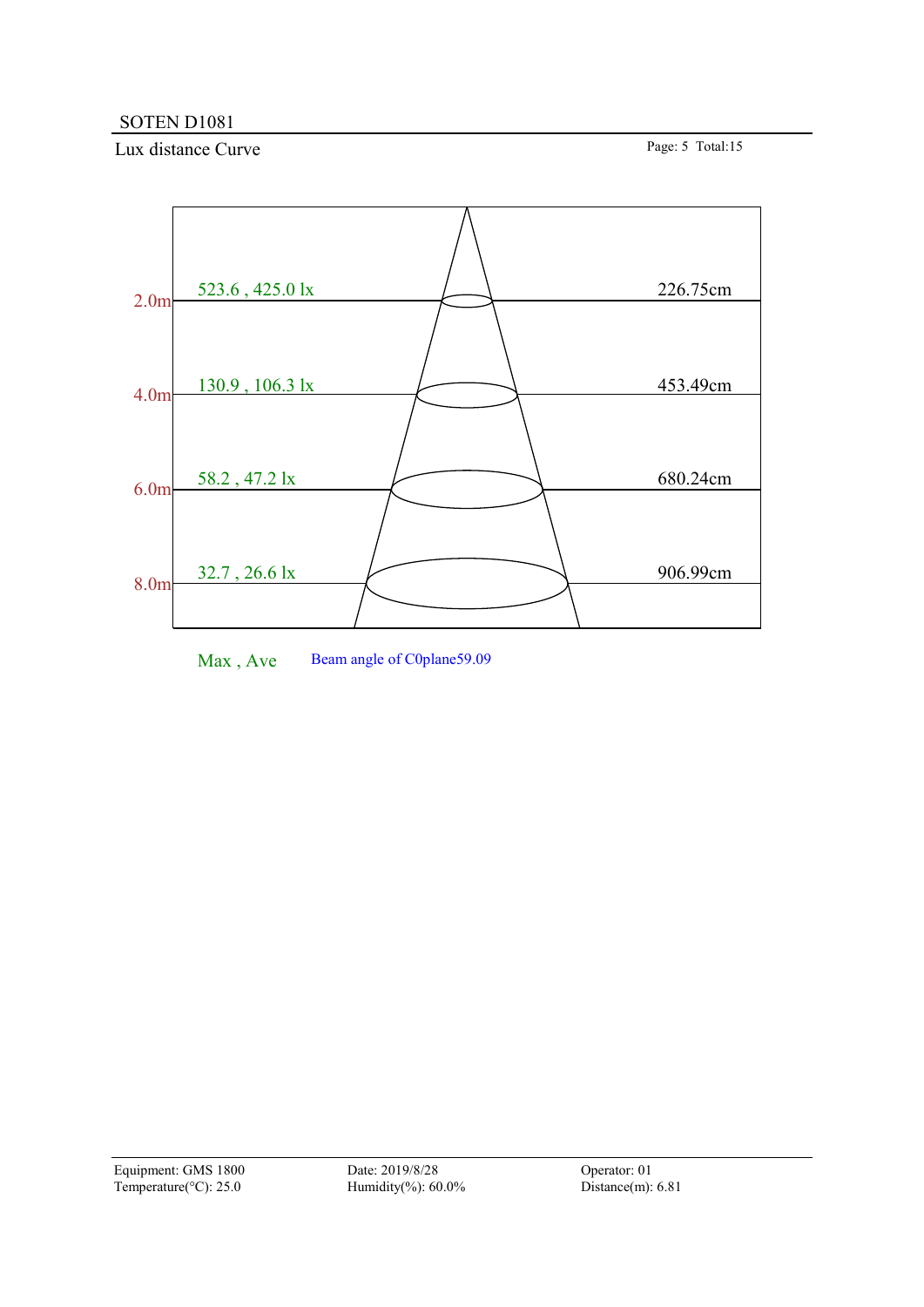# ISO-Intensity(V-H) Page: 6 Total:15



Temperature( $°C$ ): 25.0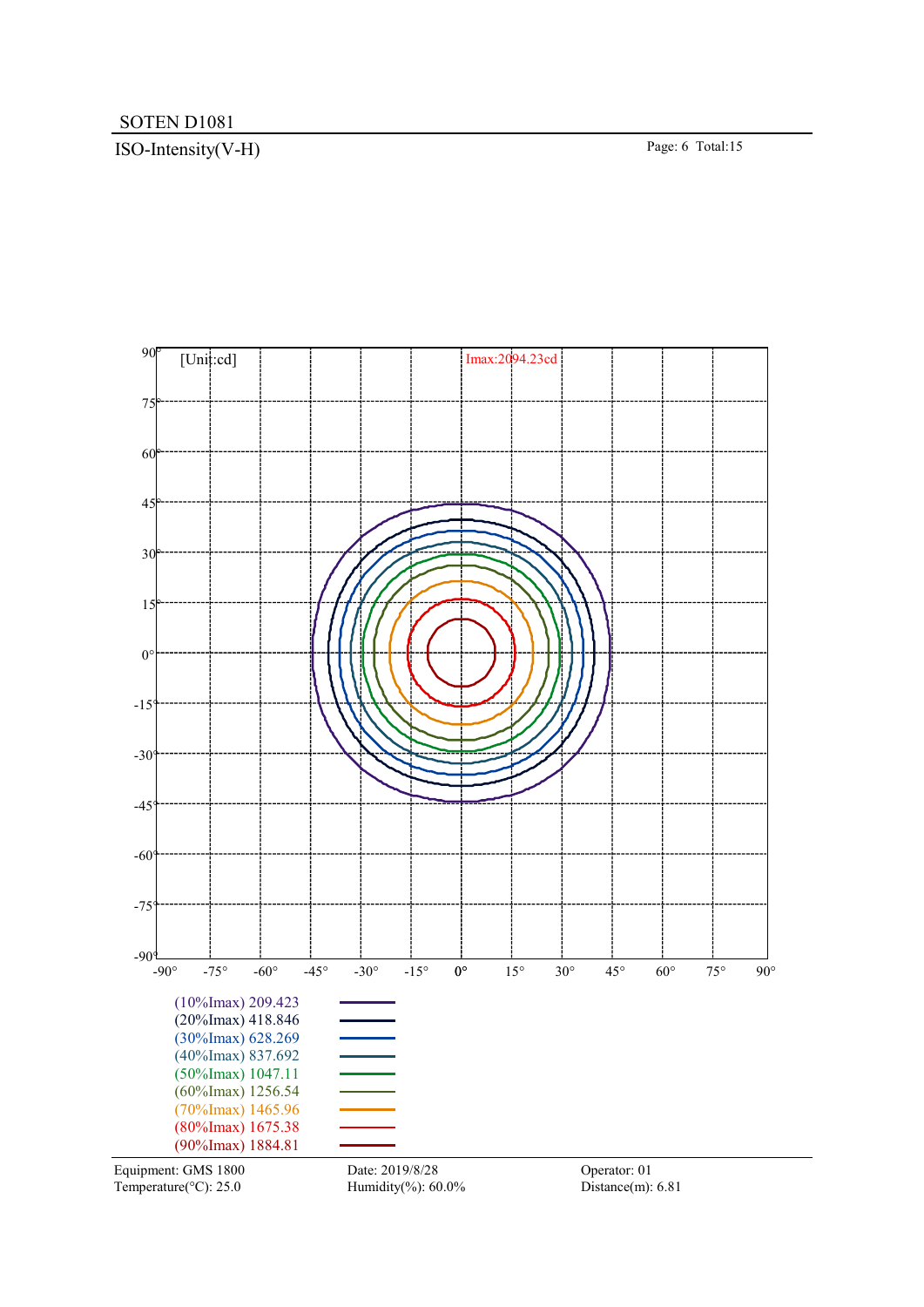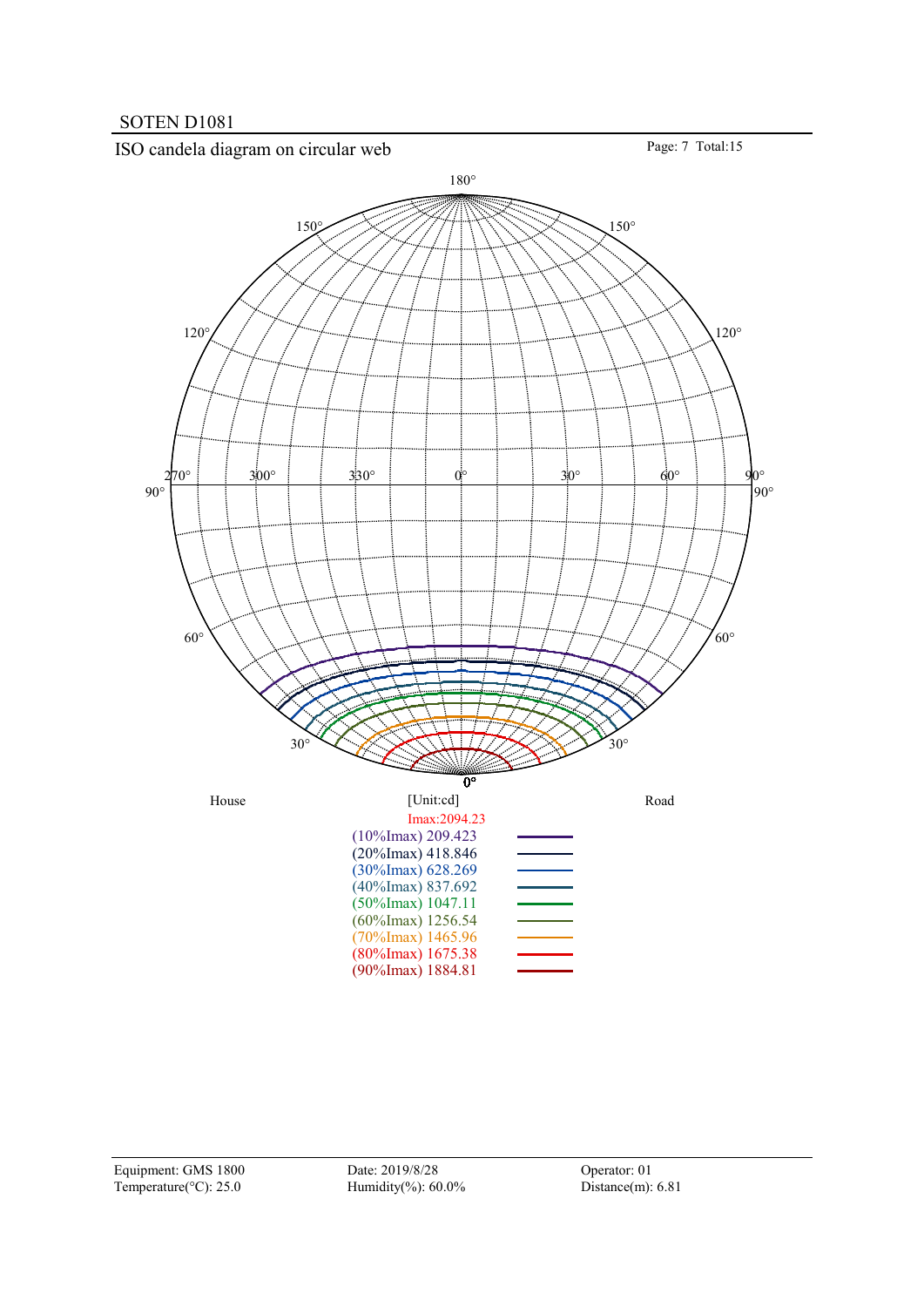# ISO illuminance diagram Page: 8 Total:15

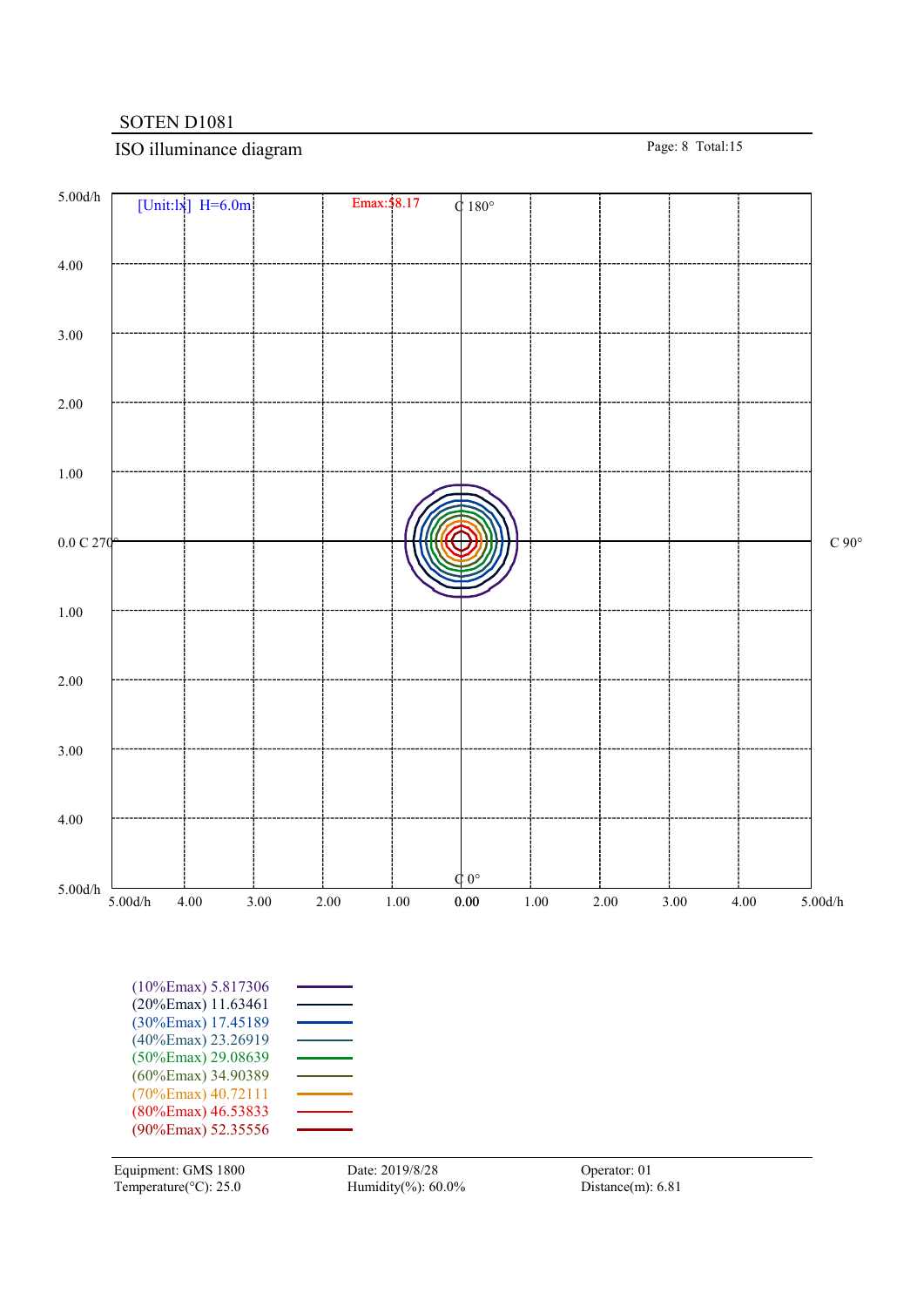# Space ISO Lux diagram Page: 9 Total:15

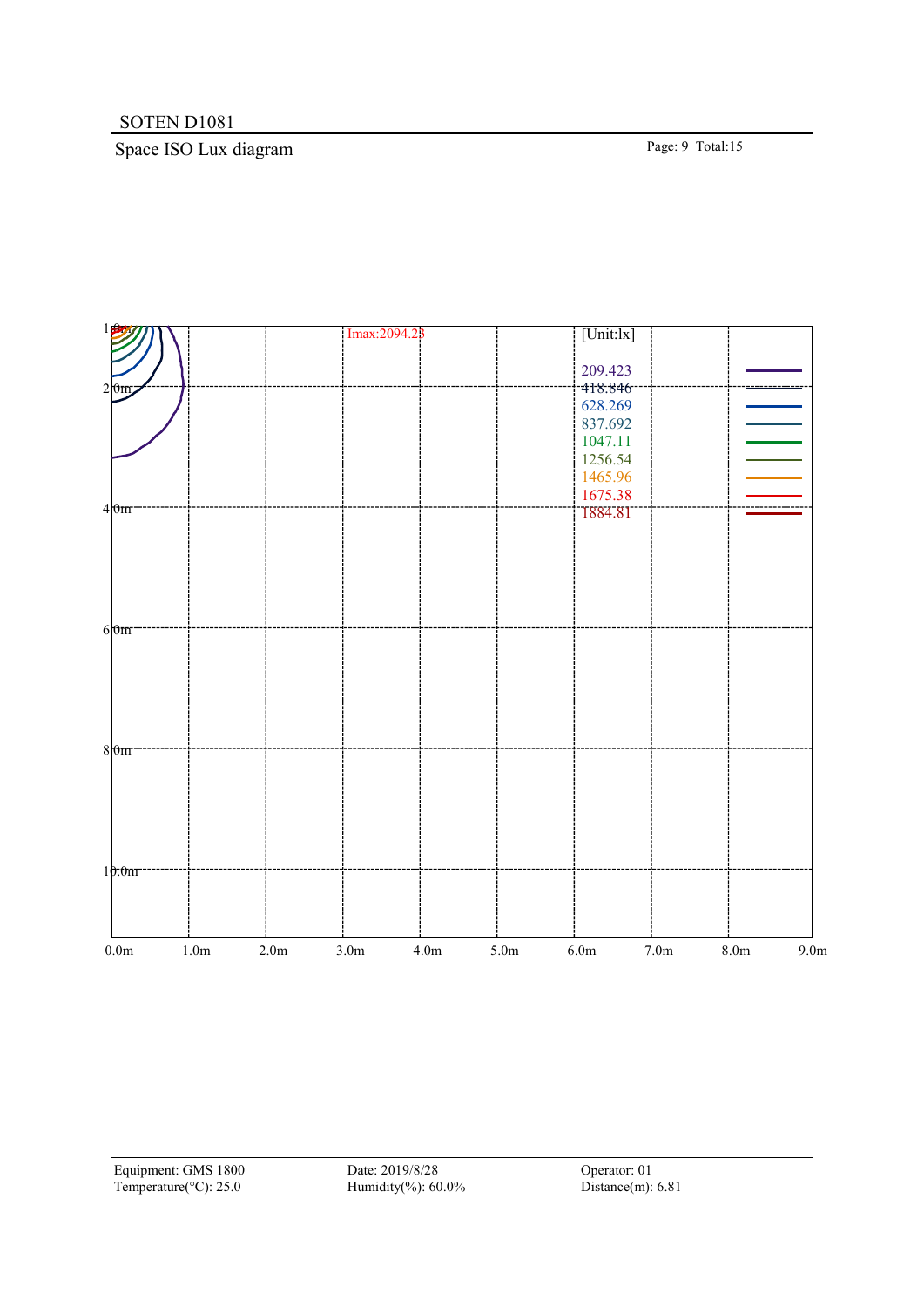| Luminance Table |      |     |     |     |    |    |    |    |     |  |  |
|-----------------|------|-----|-----|-----|----|----|----|----|-----|--|--|
| $\sim$          | 45   | 50  | 55  | 60  | 65 | 70 | 75 | 80 | 85  |  |  |
| C <sub>0</sub>  | 7541 | 448 | 130 | 102 | 85 | 83 | 84 | 89 | 100 |  |  |
| C45             | 6536 | 382 | 109 | 84  | 69 | 66 | 65 | 68 | 73  |  |  |
| C90             | 7541 | 448 | 130 | 102 | 85 | 83 | 84 | 89 | 100 |  |  |

# Luminance Limitting Curve(no luminous side) Page: 10 Total:15

| L横(65) | L纵(65) | L45(65) | 横(75) | L纵(75) | L45(75) | L横(85)                       | L纵(85      | L45(85)           |
|--------|--------|---------|-------|--------|---------|------------------------------|------------|-------------------|
| 193    | 193    | 193     | 269   | 269    | 269     | $\overline{a}$<br>$\sqrt{2}$ | 772<br>ے ، | 772<br>$\sqrt{2}$ |

Glare Table

| Glare | Quality |      | Service Values Illuminance(lx) |      |              |              |              |              |              |  |  |  |
|-------|---------|------|--------------------------------|------|--------------|--------------|--------------|--------------|--------------|--|--|--|
| 1.15  | A       | 2000 | 1000                           | 500  | $\leq$ = 300 |              |              |              |              |  |  |  |
| 1.5   | B       |      | 2000                           | 1000 | 500          | $\leq$ = 300 |              |              |              |  |  |  |
| 1.85  |         |      |                                | 2000 | 1000         | 500          | $\leq$ = 300 |              |              |  |  |  |
| 2.2   | D       |      |                                |      | 2000         | 1000         | 500          | $\leq = 300$ |              |  |  |  |
| 2.55  | E       |      |                                |      |              | 2000         | 1000         | 500          | $\leq$ = 300 |  |  |  |
|       |         | a    | n                              | c    | d            | e            |              | g            | n            |  |  |  |

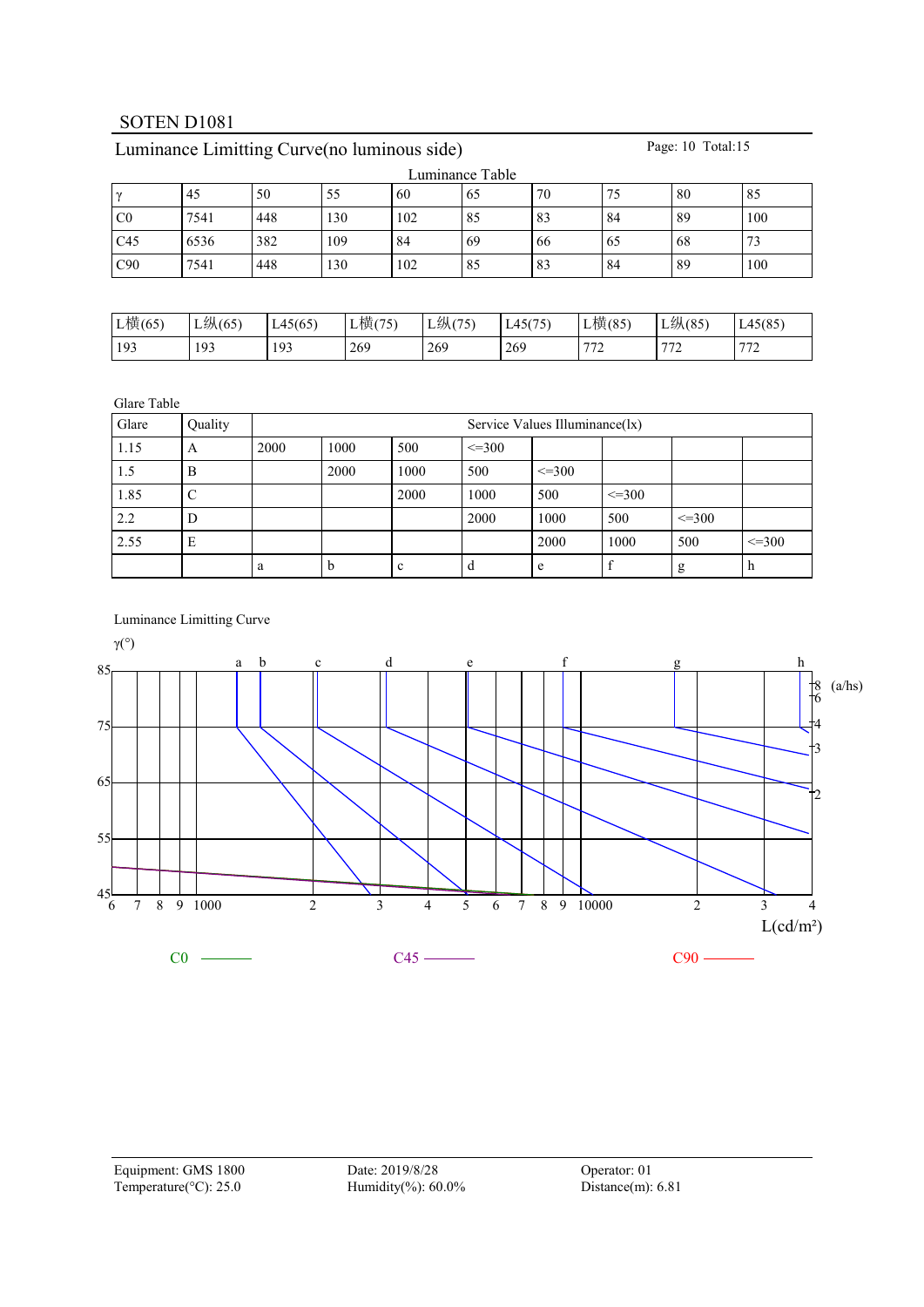$\mathsf{r}$ 

┑

|                 | Illuminatin assessment acconding UGR              |                 |                 |                  |                 |                 |                 |                 |                 |                 |                 |
|-----------------|---------------------------------------------------|-----------------|-----------------|------------------|-----------------|-----------------|-----------------|-----------------|-----------------|-----------------|-----------------|
| Rf of Ceiling   |                                                   | $\overline{70}$ | $\overline{70}$ | $\overline{50}$  | $\overline{50}$ | $\overline{30}$ | $\overline{70}$ | $\overline{70}$ | $\overline{50}$ | $\overline{50}$ | $\overline{30}$ |
| Rf of Wall      |                                                   | $\overline{50}$ | $\overline{30}$ | $\overline{50}$  | $\overline{30}$ | $\overline{30}$ | $\overline{50}$ | $\overline{30}$ | $\overline{50}$ | $\overline{30}$ | $\overline{30}$ |
| Rf of Floor     |                                                   | $\overline{20}$ | $\overline{20}$ | $\overline{20}$  | $\overline{20}$ | $\overline{20}$ | $\overline{20}$ | $\overline{20}$ | $\overline{20}$ | $\overline{20}$ | $\overline{20}$ |
|                 | Room dimensions                                   |                 |                 | Viewed crosswise |                 |                 |                 |                 | Viewed endwise  |                 |                 |
| $\mathbf X$     | Y                                                 |                 |                 |                  |                 |                 |                 |                 |                 |                 |                 |
| $\overline{2H}$ | 2H                                                | 10.0            | 10.9            | 10.2             | 11.1            | 11.3            | 10.0            | 10.9            | 10.2            | 11.1            | 11.3            |
|                 | 3H                                                | 9.8             | 10.6            | 10.1             | 10.8            | 11.1            | 9.8             | 10.6            | 10.1            | 10.8            | 11.1            |
|                 | 4H                                                | 9.6             | 10.3            | 10.0             | 10.6            | 10.9            | 9.6             | 10.3            | 10.0            | 10.6            | 10.9            |
|                 | 6H                                                | 9.6             | 10.3            | 10.0             | 10.6            | 10.9            | 9.6             | 10.3            | 10.0            | 10.6            | 10.9            |
|                 | 8H                                                | 9.6             | 10.3            | 10.0             | 10.6            | 10.9            | 9.6             | 10.3            | 10.0            | 10.6            | 10.9            |
|                 | 12H                                               | 9.4             | 9.9             | 9.9              | 10.3            | 10.7            | 9.4             | 9.9             | 9.9             | 10.3            | 10.7            |
| 4H              | 2H                                                | 9.6             | 10.3            | 10.0             | 10.6            | 10.9            | 9.6             | 10.3            | 10.0            | 10.6            | 10.9            |
|                 | 3H                                                | 9.4             | 9.9             | 9.8              | 10.3            | 10.7            | 9.4             | 9.9             | 9.8             | 10.3            | 10.7            |
|                 | 4H                                                | 9.4             | 9.9             | 9.8              | 10.3            | 10.7            | 9.4             | 9.9             | 9.8             | 10.3            | 10.7            |
|                 | 6H                                                | 9.4             | 9.9             | 9.9              | 10.3            | 10.7            | 9.4             | 9.9             | 9.9             | 10.3            | 10.7            |
|                 | 8H                                                | 9.2             | 9.5             | 9.7              | 10.0            | 10.5            | 9.2             | 9.5             | 9.7             | 10.0            | 10.5            |
|                 | 12H                                               | 9.2             | 9.5             | 9.7              | 10.0            | 10.5            | 9.2             | 9.5             | 9.7             | 10.0            | 10.5            |
| 8H              | 4H                                                | 9.2             | 9.5             | 9.7              | 10.0            | 10.5            | 9.2             | 9.5             | 9.7             | 10.0            | 10.5            |
|                 | 6H                                                | 9.2             | 9.5             | 9.7              | 10.0            | 10.5            | 9.2             | 9.5             | 9.7             | 10.0            | 10.5            |
|                 | 8H                                                | 9.2             | 9.5             | 9.7              | 10.0            | 10.5            | 9.2             | 9.5             | 9.7             | 10.0            | 10.5            |
|                 | 12H                                               | 9.2             | 9.5             | 9.7              | 10.0            | 10.5            | 9.2             | 9.5             | 9.7             | 10.0            | 10.5            |
| 12H             | 4H                                                | 9.2             | 9.5             | 9.7              | 10.0            | 10.5            | 9.2             | 9.5             | 9.7             | 10.0            | 10.5            |
|                 | 6H                                                | 9.2             | 9.5             | 9.7              | 10.0            | 10.5            | 9.2             | 9.5             | 9.7             | 10.0            | 10.5            |
|                 | 8H                                                | 9.2             | 9.5             | 9.7              | 10.0            | 10.5            | 9.2             | 9.5             | 9.7             | 10.0            | 10.5            |
|                 | Variation with the observer position at spacings: |                 |                 |                  |                 |                 |                 |                 |                 |                 |                 |
|                 | $S = 1.0H$                                        |                 |                 | $4.4/-22.9$      |                 |                 |                 |                 | $4.4/-22.9$     |                 |                 |
|                 | $S = 1.5H$                                        |                 |                 | $7.2/-21.8$      |                 |                 |                 |                 | $7.2/-21.8$     |                 |                 |
|                 | $S = 2.0H$                                        |                 |                 | $9.2/-20.7$      |                 |                 |                 |                 | $9.2/-20.7$     |                 |                 |
|                 | Standard tables:                                  |                 |                 | BK <sub>0</sub>  |                 |                 |                 |                 | BK <sub>0</sub> |                 |                 |
|                 | Uncorrected UGR                                   |                 |                 | $-4.1$           |                 |                 |                 |                 | $-4.1$          |                 |                 |
|                 |                                                   |                 |                 |                  |                 |                 |                 |                 |                 |                 |                 |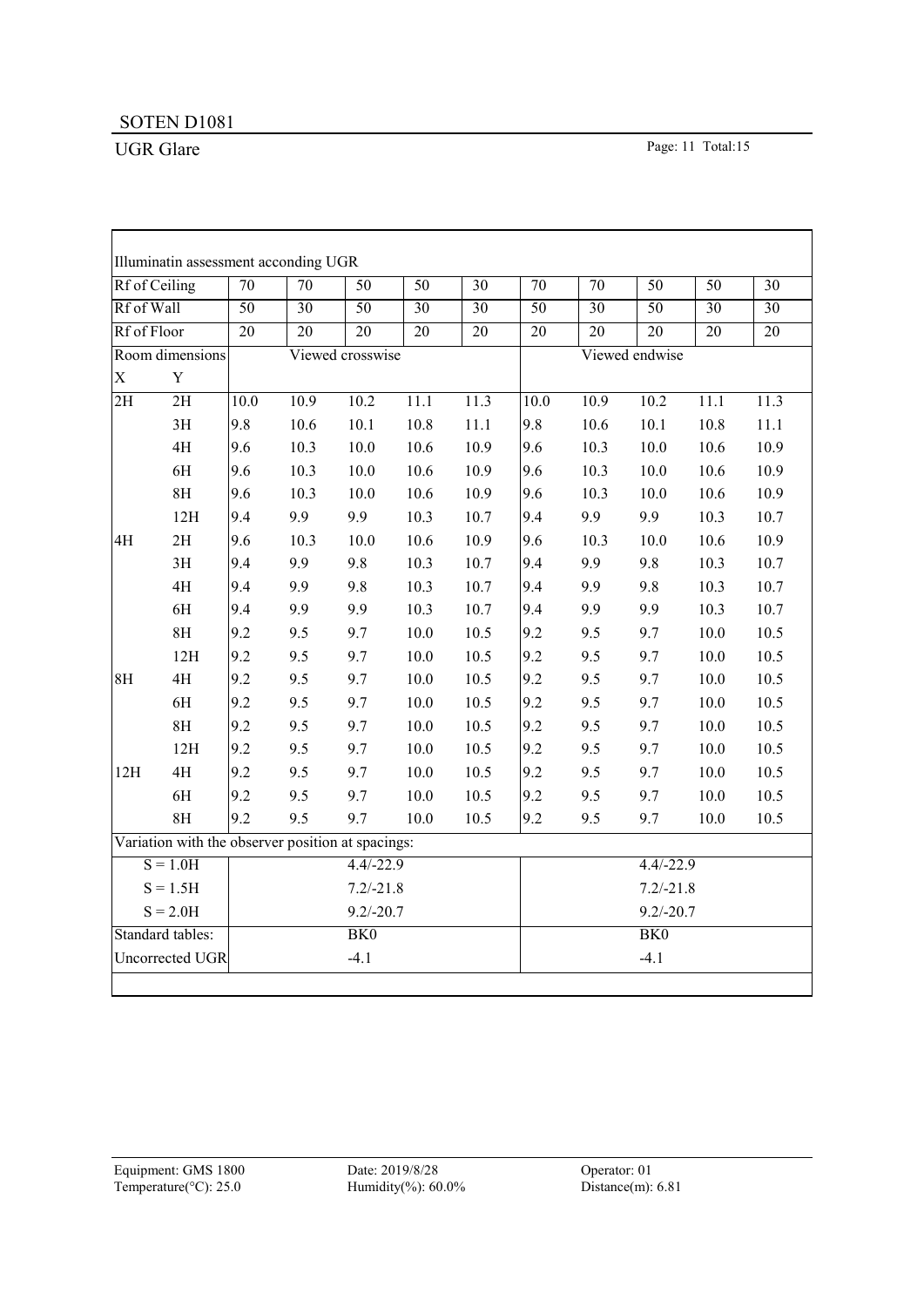# Budgetary Estimate Table Page: 12 Total:15

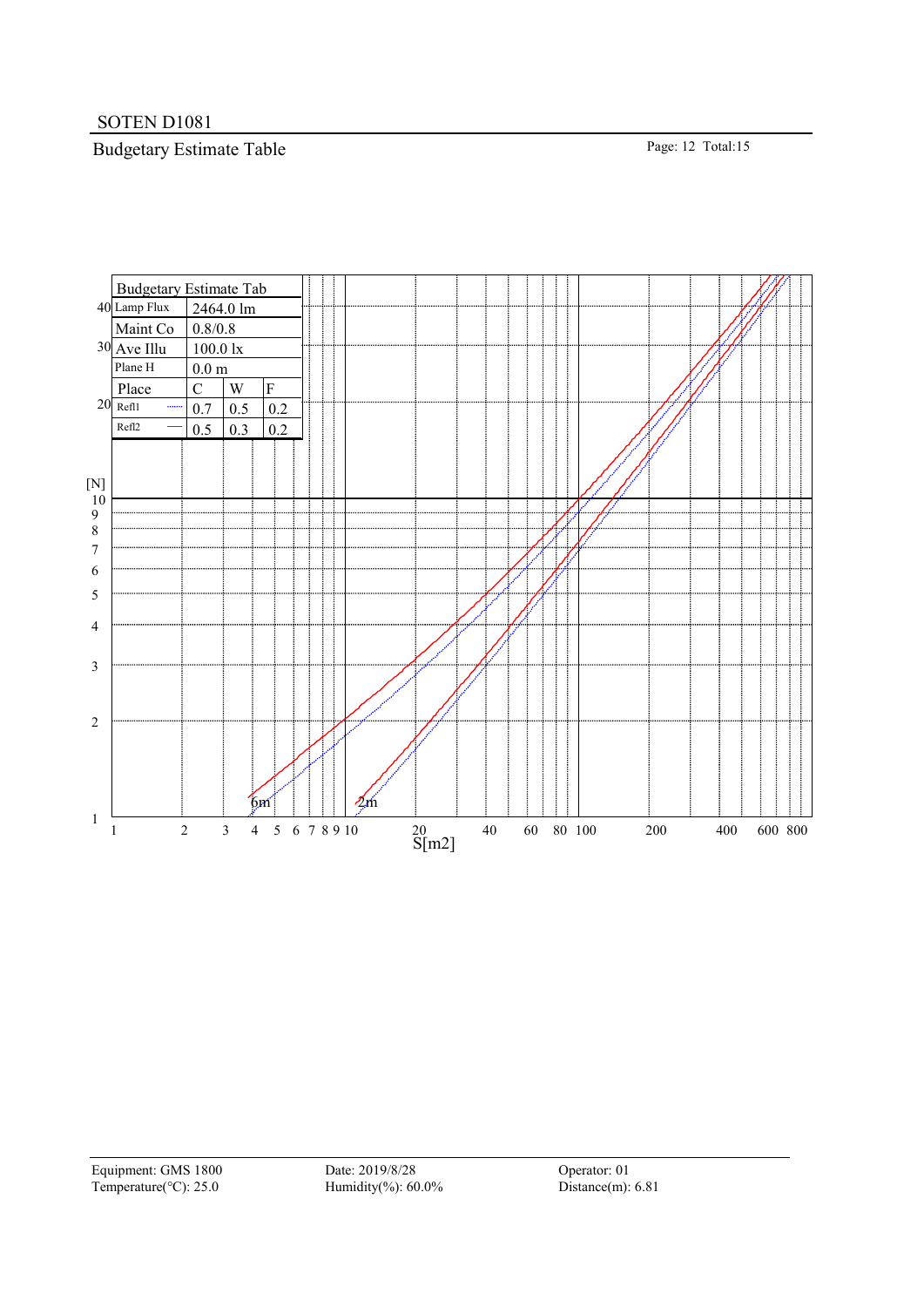# Utilization factor table for indoor luminaire Page: 13 Total:15

| <b>RHOCC</b> | 80<br>70                                         |      |      |      |      | 50<br>30 |      |      |      |      | 10   |      |      |      |      |              |
|--------------|--------------------------------------------------|------|------|------|------|----------|------|------|------|------|------|------|------|------|------|--------------|
| <b>RHOW</b>  | 50                                               | 30   | 10   | 50   | 30   | 10       | 50   | 30   | 10   | 50   | 30   | 10   | 50   | 30   | 10   | $\mathbf{0}$ |
| <b>RCR</b>   | <b>COEFFCIENTS OF UTILIZATION RHOFC=20</b><br>CU |      |      |      |      |          |      |      |      |      |      |      |      |      |      |              |
| $\mathbf{0}$ | 0.88                                             | 0.88 | 0.88 | 0.86 | 0.86 | 0.86     | 0.82 | 0.82 | 0.82 | 0.79 | 0.79 | 0.79 | 0.75 | 0.75 | 0.75 | 0.74         |
| $\mathbf{L}$ | 0.82                                             | 0.80 | 0.78 | 0.80 | 0.78 | 0.77     | 0.77 | 0.76 | 0.75 | 0.74 | 0.73 | 0.72 | 0.72 | 0.71 | 0.70 | 0.69         |
| 2            | 0.76                                             | 0.73 | 0.71 | 0.75 | 0.72 | 0.70     | 0.72 | 0.70 | 0.68 | 0.70 | 0.68 | 0.67 | 0.68 | 0.67 | 0.65 | 0.64         |
| 3            | 0.71                                             | 0.67 | 0.64 | 0.70 | 0.66 | 0.64     | 0.68 | 0.65 | 0.63 | 0.66 | 0.64 | 0.62 | 0.64 | 0.62 | 0.61 | 0.60         |
| 4            | 0.66                                             | 0.62 | 0.59 | 0.65 | 0.61 | 0.59     | 0.64 | 0.60 | 0.58 | 0.62 | 0.59 | 0.57 | 0.61 | 0.58 | 0.57 | 0.55         |
| 5            | 0.62                                             | 0.58 | 0.54 | 0.61 | 0.57 | 0.54     | 0.60 | 0.56 | 0.54 | 0.59 | 0.56 | 0.53 | 0.57 | 0.55 | 0.53 | 0.52         |
| 6            | 0.58                                             | 0.54 | 0.50 | 0.57 | 0.53 | 0.50     | 0.56 | 0.53 | 0.50 | 0.55 | 0.52 | 0.49 | 0.54 | 0.51 | 0.49 | 0.48         |
|              | 0.54                                             | 0.50 | 0.47 | 0.54 | 0.50 | 0.47     | 0.53 | 0.49 | 0.46 | 0.52 | 0.49 | 0.46 | 0.51 | 0.48 | 0.46 | 0.45         |
| 8            | 0.51                                             | 0.47 | 0.44 | 0.51 | 0.47 | 0.44     | 0.50 | 0.46 | 0.43 | 0.49 | 0.46 | 0.43 | 0.48 | 0.45 | 0.43 | 0.42         |
| 9            | 0.48                                             | 0.44 | 0.41 | 0.48 | 0.44 | 0.41     | 0.47 | 0.43 | 0.41 | 0.47 | 0.43 | 0.41 | 0.46 | 0.43 | 0.40 | 0.39         |
| 10           | 0.46                                             | 0.41 | 0.38 | 0.45 | 0.41 | 0.38     | 0.45 | 0.41 | 0.38 | 0.44 | 0.41 | 0.38 | 0.44 | 0.40 | 0.38 | 0.37         |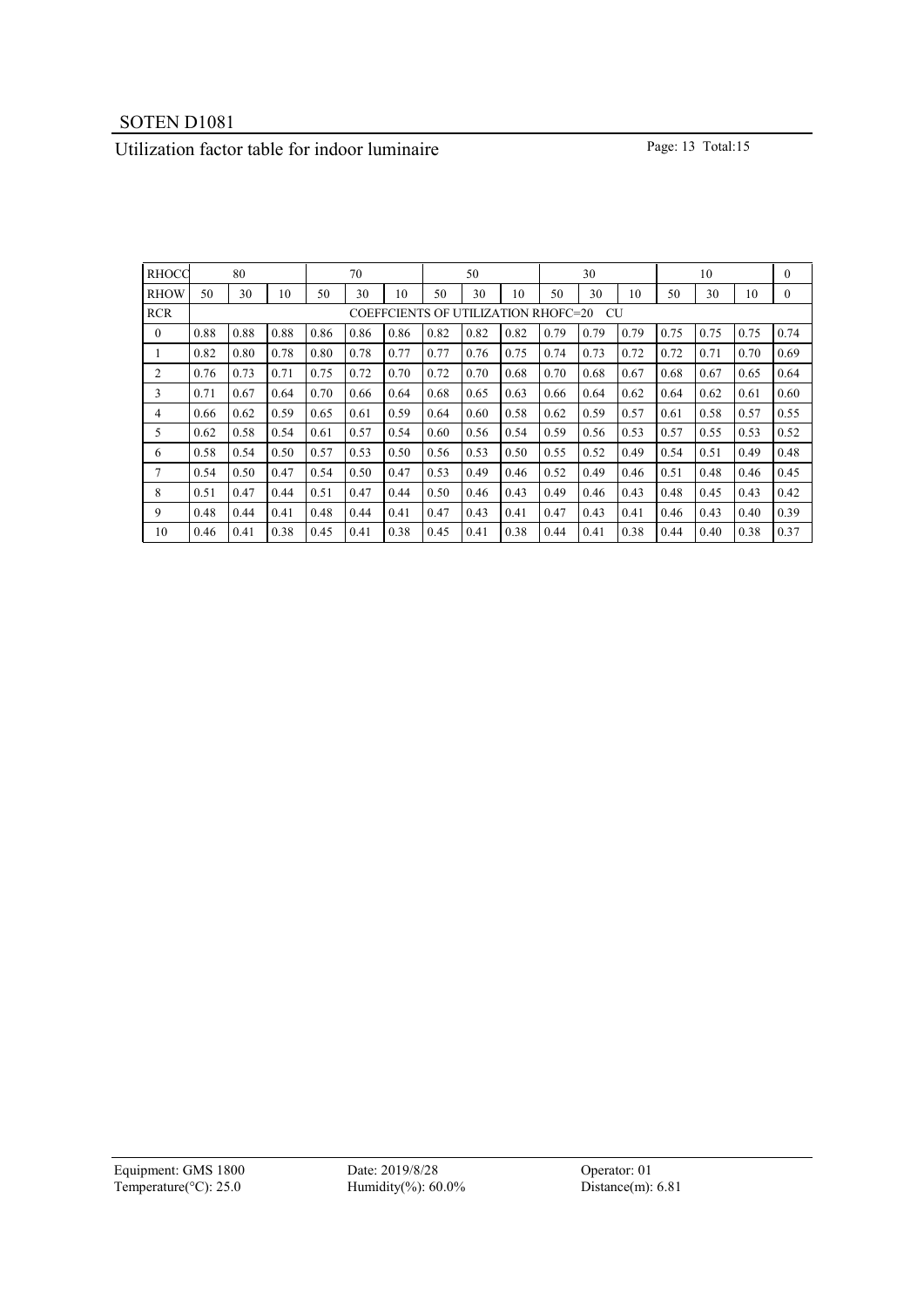## Coefficient Utilization Curve Page: 14 Total:15



Equipment: GMS 1800 Date: 2019/8/28 Operator: 01 Temperature(°C): 25.0 Humidity(%): 60.0% Distance(m): 6.81